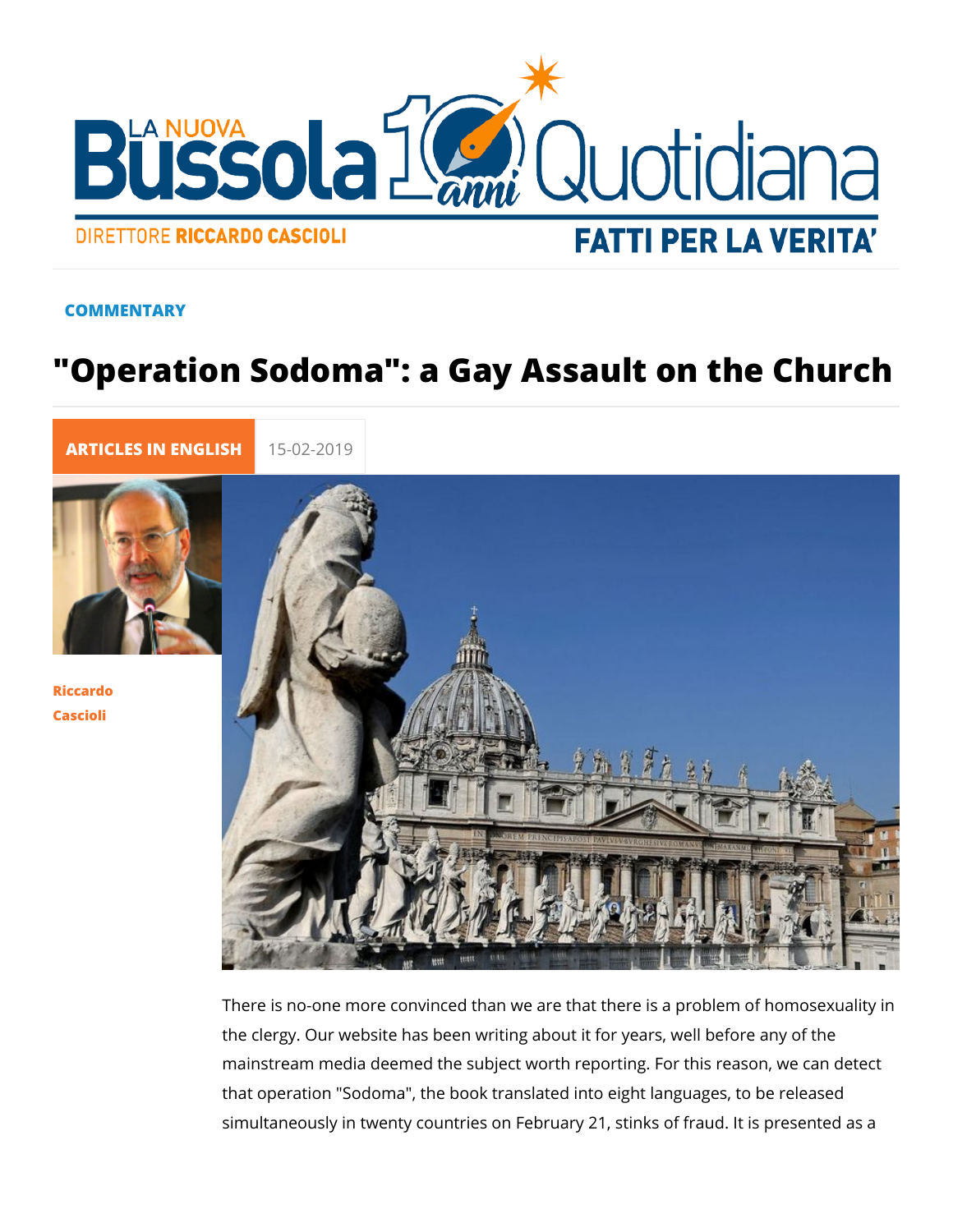significant scientific work: the author, Frédéric Martel, is a French sociologist and gay activist who claims over a period of four years to have interviewed, 41 cardinals, 52 bishops, 45 apostolic nuncios, dozens of Swiss guards and many others amounting to a total of 1500 people, including those interviewed in the Vatican and around the world. The result is a volume of almost 600 pages and its most striking claim is that four out of five priests in the Vatican are supposedly homosexual.

**The publication of this book is a big scale media operation** with commercial scope but the primary reason is "political". The release, deliberately and simultaneously programmed in so many countries presupposes significant investment and an important editorial coordination which is hardly justified by the book's sale prediction. There is no doubt that the release scheduled for the first day of the Vatican summit on sexual abuse is deliberate. But this is not the fundamental point. Frankly, it is hard to imagine queues in bookshops for such a heavy book that is more waffle than substance. Filled with conjecture rather then analysis, any reader who thought they had found a solid sociological work or a genuine book-inquiry faces fast disappointment.

**Considering the prologue contains the theses that act as a key to reading the entire work,** there is no need to read on because the fundamental message has already been conveyed. The first few pages are sufficient to grasp the author's true intention. This is the conclusion: if 80% of the clergy in the Vatican are homosexual it is evident that the fundamental problem is hypocrisy, so it is time to come out and make peace with the facts by accepting homosexuality as a normal orientation. It is interesting to note that Martel embraces in its entirety, the thesis of Father James Martin, the Jesuit who wants to legitimise homosexuality in the Church including the clergy, that is: the problem is the secrecy with which homosexuals are forced to live due to homophobia and this also explains the abuses. But if only everything were to come to light and was accepted as normal then the problem would be resolved.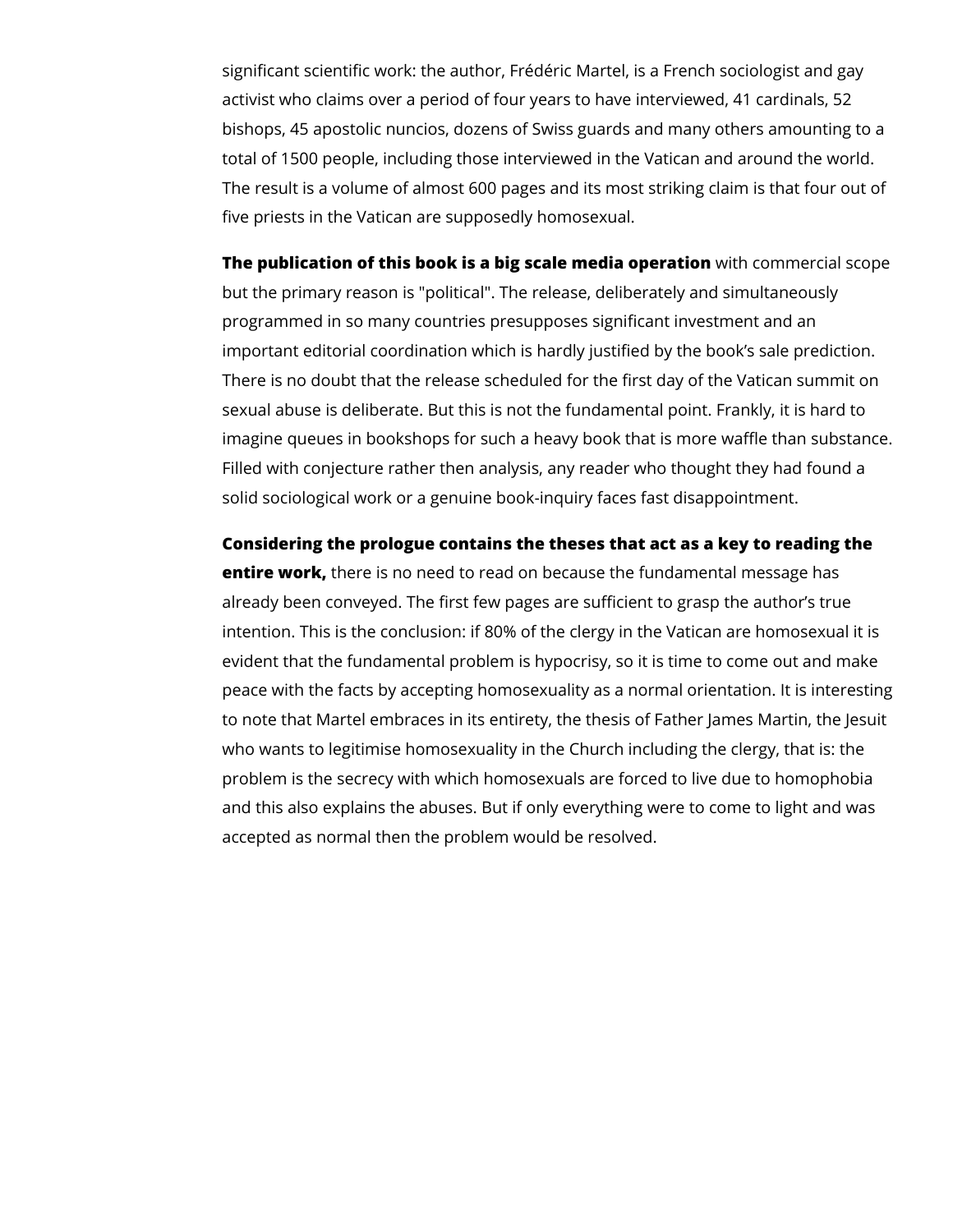**Speaking of homophobia, it is important to remember** that the concept was invented by the gay world, has no reference to reality and is aimed specifically at rendering homosexuality normal. At this point a second Martel theorem is introduced based on another common assumption: homophobes are such because they have homosexual tendencies and are latent homosexuals. This also explains how he arrivesat 80% of priests are gay and explains how the real target is the conservative,traditionalist or "doctrinal" prelates. The more they condemn homosexuality, saysMartel, the more they are homophiles, in fact they often live a double life. Here thePope's frequent tirades against priests who lead a double life lends support.

**Obviously it is a theorem without any evidence,** but it serves to attack the presumed "enemies" of Pope Francis' reforms. The American cardinal Raymond Leo Burke, a signatory of the famous *Dubia*, is singled out and has an entire chapter dedicated to him. He is portrayed as the leader of the anti-gay consortium, and for this reason strongly suspected of having homosexual tendencies which are probably repressed because not a single witness accuses him of homosexuality or complicity in abuse. The whole chapter is played out on extremely rigid doctrinal positions, on Burke's presumed hostility towards the Pope and on the luxury of his apartment, described like a residence of some corrupt mafia boss. For those who know Cardinal Burke, nothing could be farther from the truth but it helps to strengthen Martel's theorem, which acts as a refrain throughout the book: "The more a prelate is homophobic, the more likely he is to be homosexual". On the contrary "the more a prelate is pro-gay, the less likely he is to be gay". If these are the premises, it speaks for itself how unreliable the whole research is.